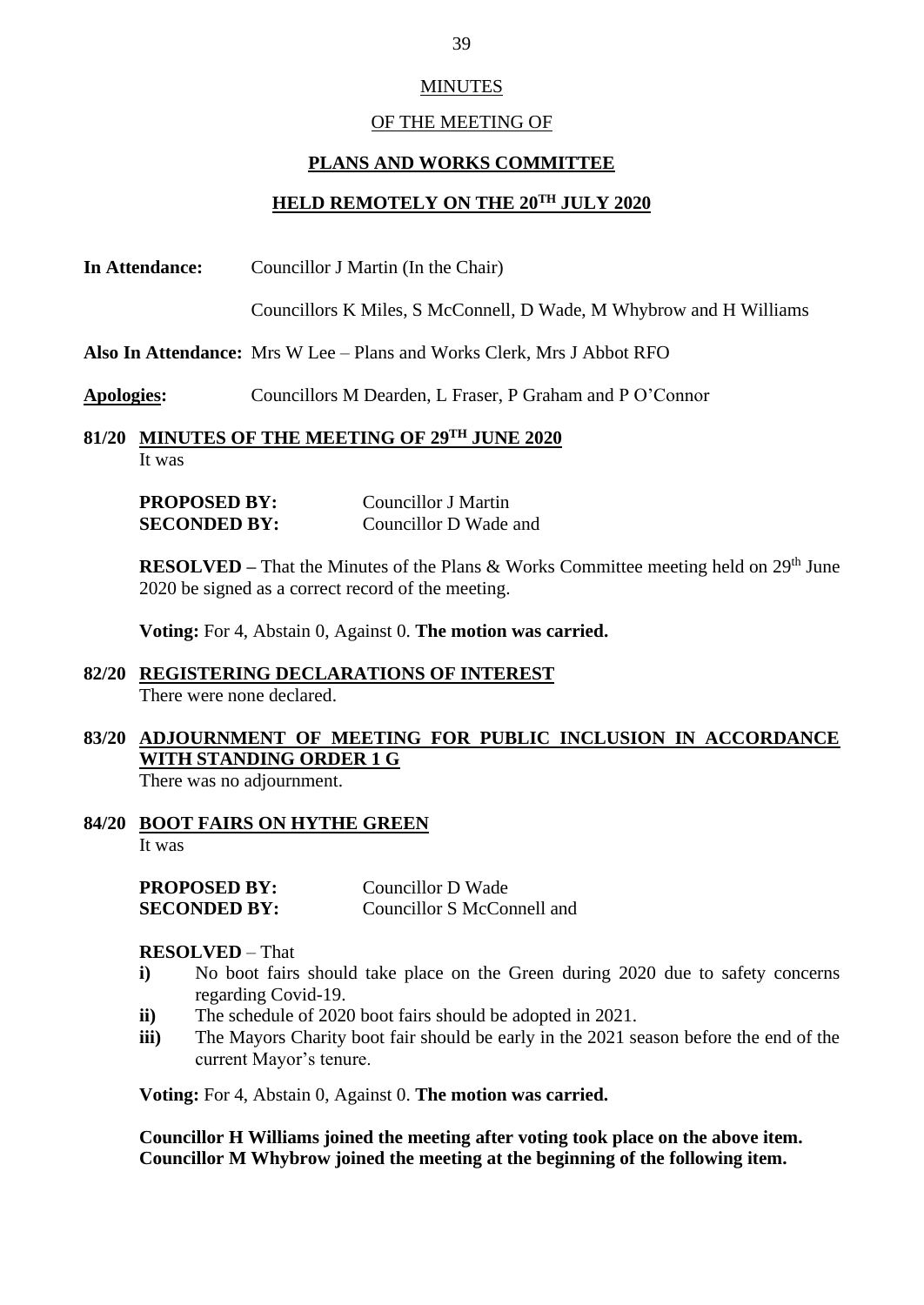### **85/20 APPLICATIONS, PLANS & TPOs** It was

| <b>PROPOSED BY:</b> | Councillor K Miles      |
|---------------------|-------------------------|
| <b>SECONDED BY:</b> | Councillor J Martin and |

## **RESOLVED** – That

- **i)** The Chair of Plans and works should write to Llywelyn Lloyd, Chief Planning Officer at Folkestone & Hythe District Council to advise that the Planning Application for Aspendos, Prospect Road, Hythe CT21 5NH was still open and to check why it was still uncleared.
- **ii)** the following observations be made:

**Voting:** For 6, Abstain 0, Against 0. **The motion was carried.**

## **HYTHE TOWN COUNCIL PLANNING OBSERVATIONS PLANS & WORKS COMMITTEE MEETING HELD ON 20TH JULY 2020**

| <b>APPLICATION</b> | <b>DETAILS</b>                                                                                                                                                                                                                                                                                                                                   | <b>COMMENTS</b>                                                                                                                                                |
|--------------------|--------------------------------------------------------------------------------------------------------------------------------------------------------------------------------------------------------------------------------------------------------------------------------------------------------------------------------------------------|----------------------------------------------------------------------------------------------------------------------------------------------------------------|
| 20/0837/FH         | 112A High Street, Hythe CT21 5LE<br>Felling of a Bay tree situated within a Conservation Area.<br><b>Applicant: Mr Les Danby</b>                                                                                                                                                                                                                 | Support subject to<br>the Arboricultural<br>Officer's approval                                                                                                 |
| 20/0838/FH         | St Margaret's Nursing Home, 20 Twiss Avenue, Hythe cT21 5NU<br>Felling of a Sycamore situated withing a Conservation Area.<br>Applicant: Mr Luke Kenny                                                                                                                                                                                           | Support subject to<br>the Arboricultural<br>Officer's approval<br>and the replanting<br>of more suitable<br>species                                            |
| 20/0776/FH         | Meadow View, Blackhouse Hill, Hythe CT21 5UN<br>Erection of a new detached dwelling with associated parking,<br>garaging, bike & bin storage in land adjoining meadow view -<br>amendment to house design & garage design to previous application<br>Y17/0457/SH.<br>Applicant: Mr & Mrs M Bellamy                                               | Support subject to<br>the Local Planning<br><b>Authority being</b><br>satisfied with the<br>amendments being<br>in line with current<br><b>Planning Policy</b> |
| 20/0856/FH         | 4 Tanners Hill, Hythe CT21 5UE<br>Rolling consent to crown reduce a Holly situated within a<br>conservation area by 3.5 metres in height and by up to 1 metre<br>laterally. To be undertaken once every three years for a maximum<br>period of 12 years.<br><b>Applicant: Brendan Marks</b>                                                      | Support subject to<br>the Arboricultural<br>Officer's approval                                                                                                 |
| 20/0828/FH         | Land Opposite 24 Station Road & Holly Bank, Station Road, Hythe<br><b>CT21 5ER</b><br>Re-pollard to 4 metres of six Sycamores (T2, T5, T7, T8, T9 and<br>T11); three Ash (T3, T6 and T10); one Willow (T4); and one<br>Sycamore (T1)- located at Holly Bank, all subject of Tree<br>Preservation Order No 11 of 1996.<br>Applicant: Mr Mark Hall | Support subject to<br>the Arboricultural<br>Officer's approval                                                                                                 |
| 20/0885/FH         | Plemont, Cannongate Road, Hythe CT21 5PJ<br>Single storey extension to rear and street facing elevation.<br>Applicant: Mr & Mrs Leggott                                                                                                                                                                                                          | <b>No Objection</b>                                                                                                                                            |